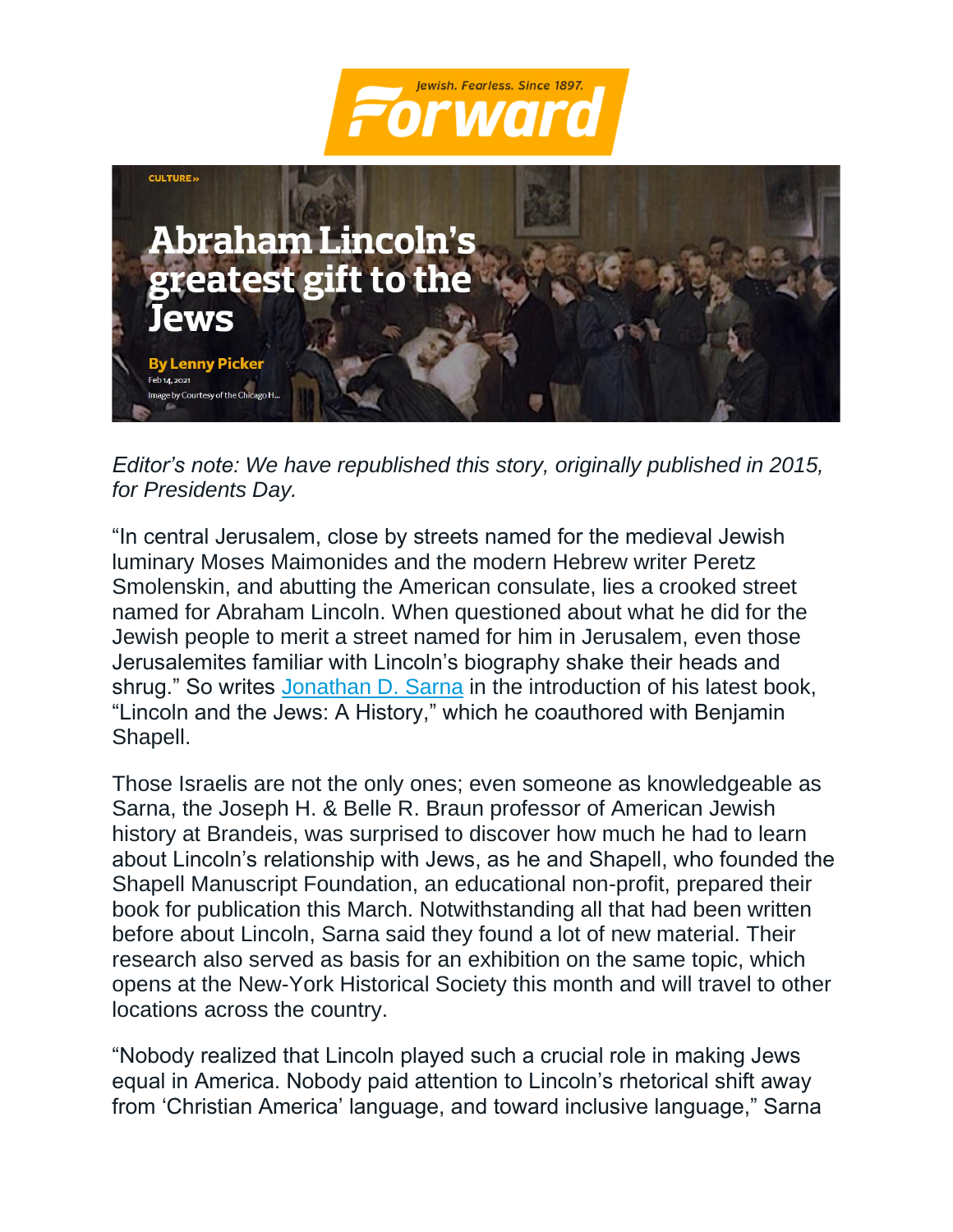states. In their comprehensive and readable narrative history, Sarna and Shappell try to remedy that ignorance among both Jewish and non-Jewish readers. "We make the case that this is a highly important aspect of Lincoln's life and legacy — that he, unlike many others at the time, viewed Jews as equals and befriended them," Sarna said in an interview with the Forward.

The roots of Abraham Lincoln's Judeophilia can be traced back to his childhood in Indiana. His parents, Thomas and Nancy Lincoln, were Protestants who belonged to a church that opposed the conversion of Jews. That's because they believed that missionaries were assuming responsibilities for the fate of others that properly belonged to God alone.



Image by Wells Family Collection Lincoln's Jewish BFF: Abraham Jonas prevented a conspiracy.

The future president first had actual contact with Jews when he moved to Springfield, Illinois in 1837, where he encountered Jewish neighbors, clients and political allies. Abraham Jonas, who, like Lincoln, was an attorney and state legislator, became the only person Lincoln is known to have dubbed "one of my most trusted friends." Jonas's support at a crucial moment may well have changed the course of history: In 1858, Lincoln lost the election for U.S. Senate. When Henry Asbury, Jonas's law partner, suggested that Lincoln be considered for the 1860 Republican presidential nomination in a meeting with Horace Greeley, the New-York Tribune editor, this idea was not warmly received — until Jonas reinforced Asbury's proposal. Jonas next worked strenuously to increase support for the Republican

Party, and to secure the nomination for his friend at the party's convention in Chicago. Before Lincoln took office, Jonas received word from a relative of a conspiracy to prevent his inauguration, possibly with violent means, and urged his friend to take precautions. His warnings were taken seriously: Lincoln was smuggled into Washington at night.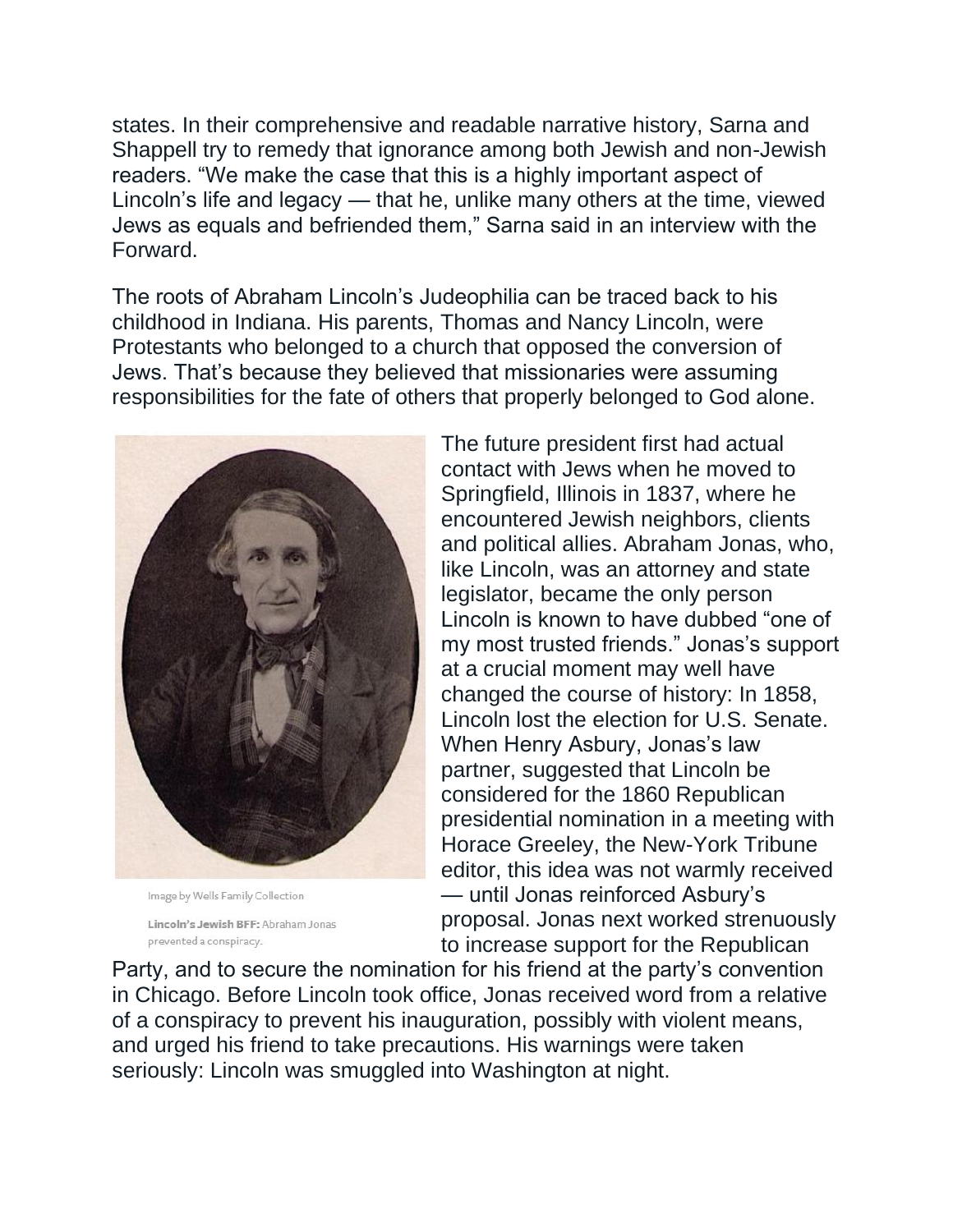Once Lincoln was in the White House, he displayed his empathy and tolerance for Jews on numerous occasions. The Fifth Pennsylvania Cavalry had a Jewish commander and over 30 Jewish members, and, in 1861, elected Michael M. Allen, a Jewish liquor dealer, as the regimental chaplain. The unit was unaware that Congress had just established a requirement that military chaplains must be ministers of "a Christian denomination." Once Allen learned his election violated that standard, he resigned. But the Fifth Pennsylvania was not daunted by this setback. The regiment promptly elected Arnold Fischel, a teacher and lecturer from New York's Congregation Shearith Israel, as their chaplain — only to have the choice nixed by the secretary of war.

This congressional declaration that amounted to second-class status for Jews became a rallying point for American Jewry. Fischel showed up at the White House on December 11, 1861, even though he had been told that Lincoln was too busy to meet. Amazingly, he was invited to speak with Lincoln. The president agreed that the legislation was unjust, and crafted a compromise that allowed Jews to minister to their coreligionists in the army.

Lincoln again displayed his sensitivity and sense of justice about a year later, when General Ulysses S. Grant issued the infamous General Orders No. 11, dubbed by Sarna and Shapell as "the most notorious official act of anti-Semitism in American history." Grant's concern about smugglers in the areas under his command led to the order, after he decided that since some of the smugglers were Jewish, all were. His decree expelled all Jews from the Department [of the Tennessee] within 24 hours from the receipt of the order.

"Lincoln could have easily turned away," said Harold Holzer, the chief historian of the New-York Historical Society exhibit, in an interview with the Forward. American Jews numbered only a small percentage of the population, and were in no way a significant political lobby at the time. Lincoln took a considerable risk in telling Grant's commander to rescind General Orders No. 11: He did not want to alienate Grant, as he needed his military skills to win the Civil War, and viewed the general as a potential political rival for the 1864 presidential election. Notwithstanding those concerns, Lincoln viewed the expulsion order as unjust, and overturned it. "I do not like to hear a class or nationality condemned on account of a few sinners," Lincoln told a Jewish delegation that had come to thank him in January 1865. (Somewhat ironically, Grant went on to appoint a record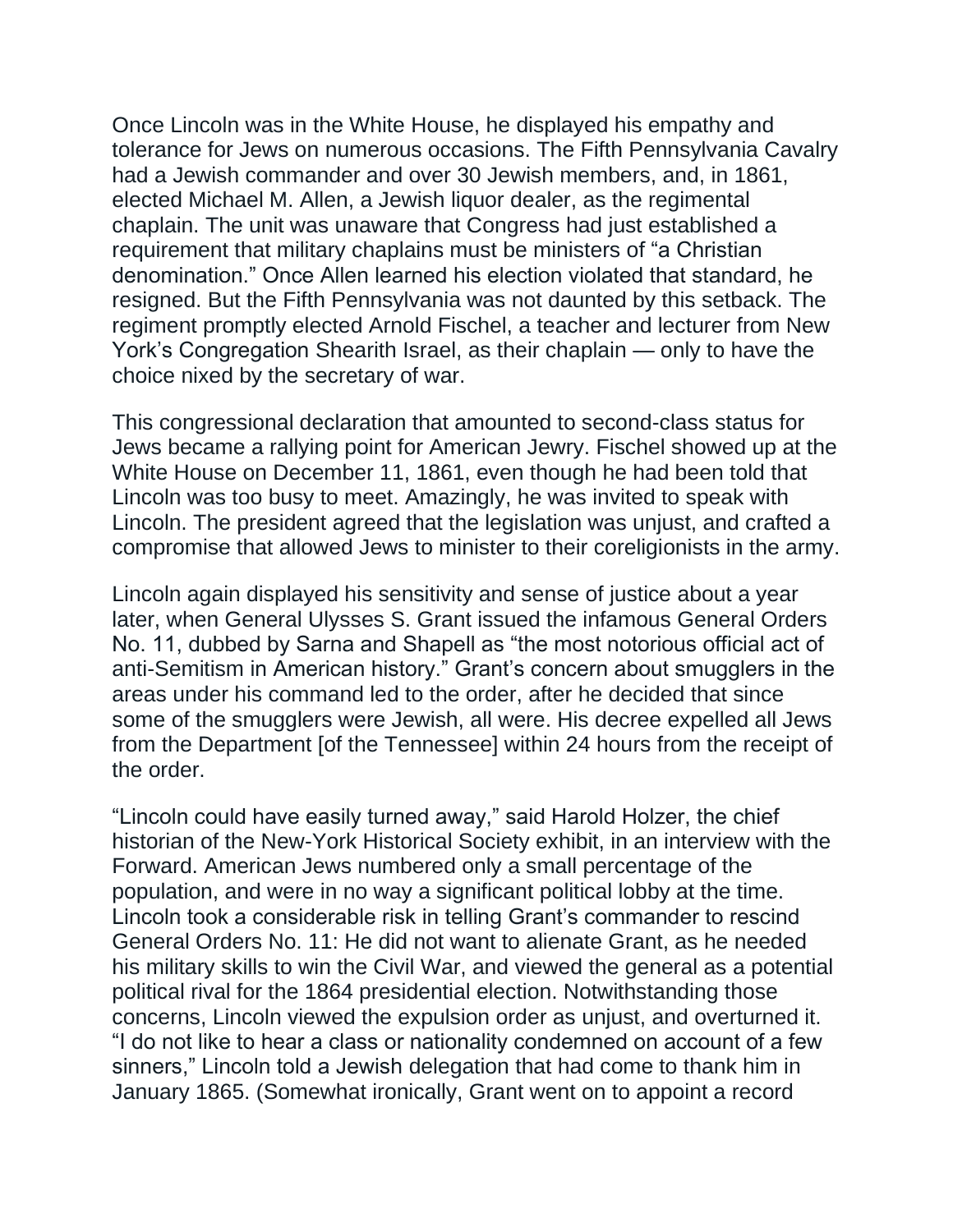number of Jews to office, and to become the first president known to have attended synagogue services — Kabbalat Shabbat at an Orthodox congregation in Washington, D.C.)

For Shapell, Lincoln's handling of General Orders No. 11 exemplifies what was special about him. "It shows us how different Lincoln was, how alone he was in standing for freedom and justice — while, at the same time, his revered general is punishing one group based on religion, Lincoln is freeing a race," he said, referring to Lincoln's Emancipation Proclamation.

As the 1864 presidential election neared, Lincoln worried about his prospects. One of the people he turned to for help was another Jewish friend, Issachar Zacharie, his foot doctor. Lincoln was concerned enough about his electoral support that he met with Jewish leaders to discuss the Jewish vote, and Zacharie labored in private to turn out Jewish voters for the president. Records do not indicate what percentage actually did so.

Lincoln's interest in things Jewish was not only expressed in his responses to discrimination or political challenges. As Sarna and Shapell note, he also admired Jewish theater. He saw "Gamea, or the Jewish Mother," a play by creole writer Victor Séjour that was inspired by the abduction of Edgardo Mortara by the papal police in 1858, twice. The couple also watched a performance of "Leah, the Forsaken," a play by Augustin Daly about the persecution of Jews in 18th-century Austria. As did Séjour's, the play spoke to the evils of persecuting a minority and showed how Jews and African Americans faced similar biases at the time.

According to a letter by [Mary Todd Lincoln,](https://forward.com/sisterhood/214210/is-sara-netanyahu-our-mary-todd-lincoln/) who frequently invited Jews to parties at the White House at a time when that would have been considered unthinkable to many, Lincoln said on the last day of his life that he planned to visit Palestine after his second term in office ended.

Lincoln's murder on April 14, 1865, which was both Good Friday and the evening of the fifth day of Passover, was devastating for much of American Jewry. The responses to his death in the Jewish community demonstrated the unique regard in which he was held. Holzer believes that Lincoln was the first non-Jew for whom Kaddish was said. Many Jewish eulogies compared his wish to visit Jerusalem with Moses, who died before seeing Israel.